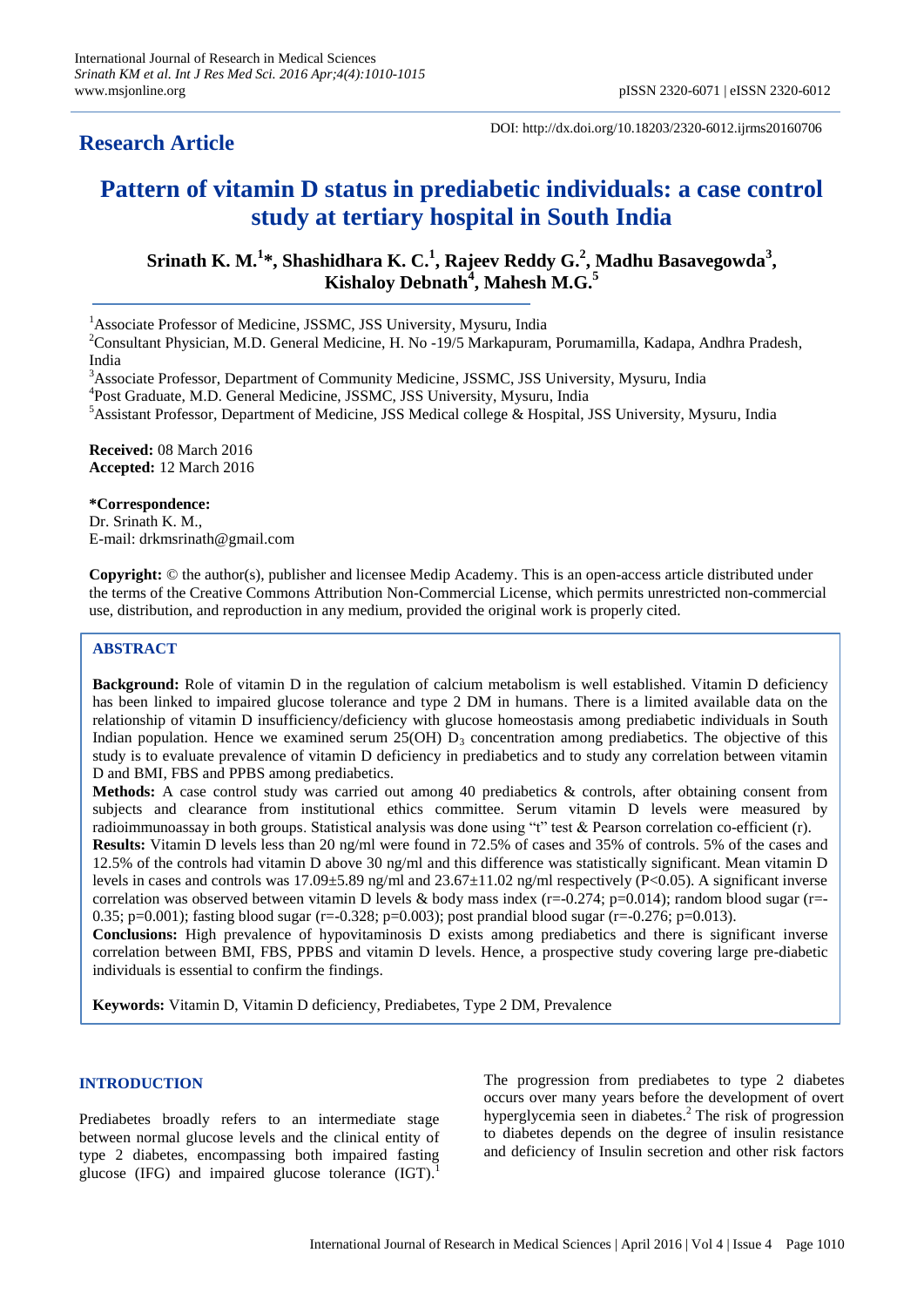such as age, family history, overweight or obesity or history of gestational diabetes or PCOS.<sup>3,4</sup>

Role of vitamin D in the regulation of calcium and bone metabolism is well known. <sup>5</sup> Recent epidemiological evidence points to a potential association of vitamin D insufficiency with adverse metabolic risk and in the pathogenesis of cancer, cardiovascular diseases, type 2 diabetes and other diseases.<sup>6-10</sup>

Biological mechanism that underlies the multiple effect of vitamin D on different tissues are not understood. One unifying factor is the expression of vitamin D receptors in more than 30 tissues including pancreatic islet cells.<sup>11</sup> Previous studies report that low serum 25(OH) D was inversely associated with metabolic syndrome risk, particularly for hyperglycemia, hyper triglyceridemia and abdominal obesity.

Vitamin D has been proposed to play an important role and to be a risk factor in the development of insulin resistance and the pathogenesis of type 2 DM by affecting either insulin sensitivity and Beta cell function or both. <sup>12</sup> The changing lifestyle, urbanization and modernization of Indian population has led to possible reduction of people being exposed to direct sunlight and inadequate intake of dietary vitamin D, thereby leaving the population at increased risk of vitamin D Deficiency and type 2 diabetes.

Given the limited available data on the relationship of vitamin D insufficiency with glucose homeostasis among prediabetic individuals in South Indian population, hence we examined serum  $25(OH)$  D<sub>3</sub> concentration among prediabetics.

### *Objectives*

1) To estimate the serum 25(OH) vitamin D levels in prediabetes and compare the mean vitamin D among cases and controls across various factors.

2) To correlate the vitamin D level with BMI, FBS, RBS and PPBS.

### **METHODS**

The present case control study was carried out in a tertiary care teaching hospital in south India over a period of 2 years.

Forty subjects with prediabetes were compared with forty age and sex matched healthy controls. As per ADA criteria subjects with impaired fasting glucose of 100-125 mg/dl and/or impaired glucose tolerance of 140-199 mg/dl and/or HbA1C 5.7 to 6.4 were included as prediabetic cases.

Pregnant women, critically ill patients, patients with diabetes, tuberculosis, renal/hepatic impairment and patients on vitamin D supplementation, steroids, OCPs, phenytoin and diuretics were excluded from the study.

After obtaining informed written consent from cases and controls, a detailed information regarding age, gender, clinical history and anthropometric data like height and weight were collected in pretested proforma and BMI was calculated.

Venous blood sample was collected from both cases and controls in fasting and postprandial i.e. (120 mins after 75 gm of glucose load) state. Fasting plasma glucose and postprandial glucose measured by glucose oxidase and peroxidase method using Toshiba automated analyzer, glycosylated haemoglobin (HbA1c) measured by High Performance Liquid Chromatography (HPLC) method using D-10 haemoglobin system, Biorad and serum  $25(OH) D<sub>3</sub>$  was measured by radioimmuno assay method. The present study was done after obtaining clearance from ethical committee, JSS Medical College.

All the statistics were performed using SPSS for windows statistical package (SPSS Inc. Chicago, USA). For categorical variables percentages were calculated and for continuous variable mean and Standard deviation was calculated.

For comparing the mean difference in vitamin D level among prediabetic cases and healthy control "t"-test was performed and a p-value of <0.05 was taken as statistical significance. Pearson's correlation co-efficient (r) is calculated for variables like age, height, weight, BMI, FBS, PPBS and vitamin D values.

### **RESULTS**

Majority of the cases and controls were in the age of 41 to 60 years groups. Mean age was 51.75±12.86 years for cases and 50.15±11.41 years for controls. Males constituted 55% and the rest were females (45%).

In this study, 57.5% of the cases were with BMI≥25 whereas 32.5% of the controls had BMI ≥25. In Around 52.5% of cases and 35% of controls, the blood samples were drawn during winter whereas in 47.5% of the cases and 65% of the controls during summer. Around 22.5% of cases and 17.5% of controls were smokers, whereas 25% of cases and 15% of controls were alcoholics. About 37.5% of the cases had hypertension, however only 20% of controls had hypertension (Table 1).

Table 2, describes the serum 25(OH) vitamin D levels among the study subjects. Around 72.5% cases and 35% of controls had vitamin D levels less than 20 ng/ml. 5% of the cases and 12.5% of the controls had vitamin D above 30 ng/ml and this difference was statistically significant. Overall mean vitamin D levels in cases and controls was  $17.09 \pm 5.89$  ng/ml and  $23.67 \pm 11.02$  ng/ml respectively (P<0.05).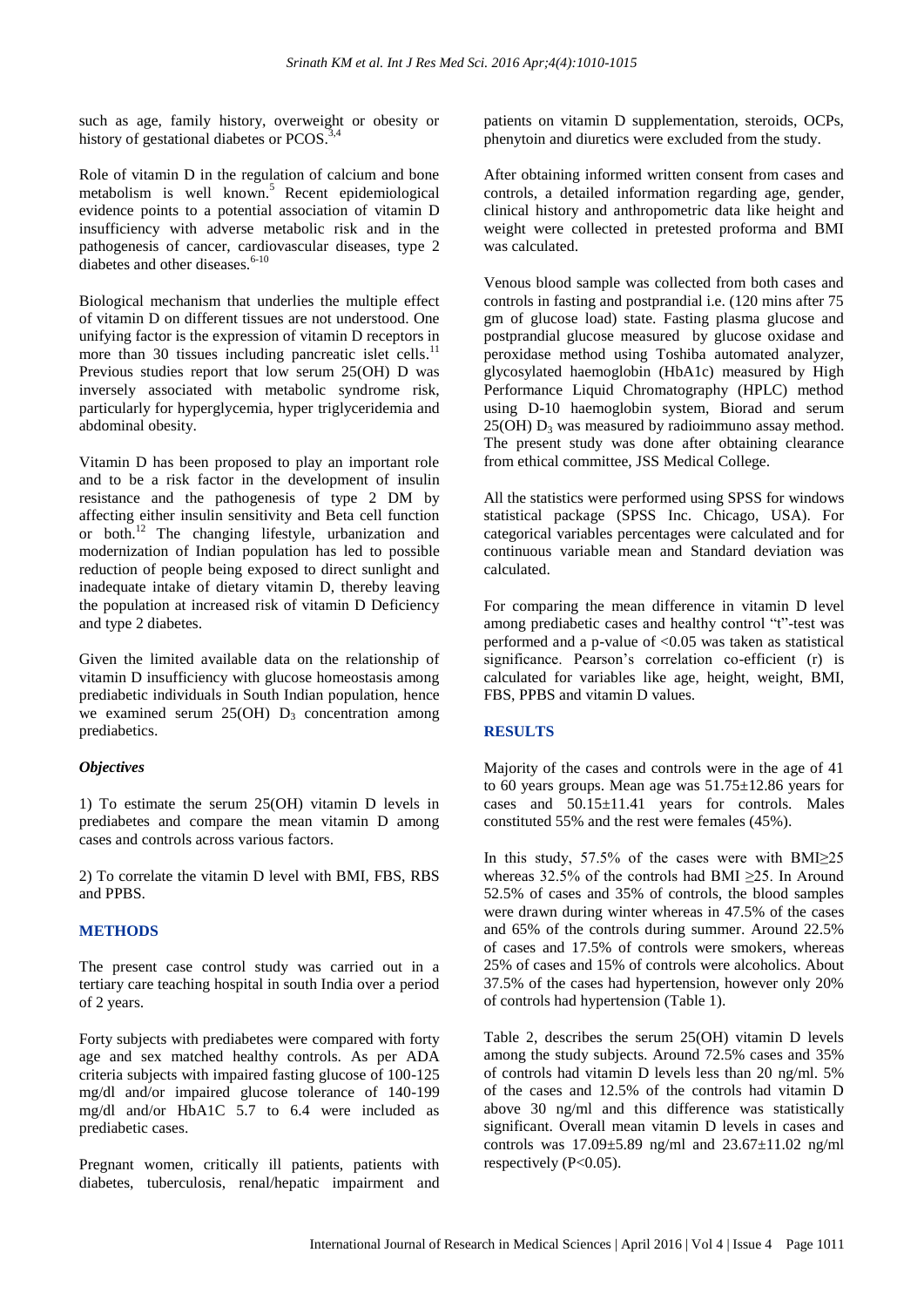| <b>Characteristics</b>             | <b>Cases</b><br>$(n=40)$              | <b>Controls</b><br>$(n=40)$ | <b>Total</b><br>$(n=80)$              |  |  |
|------------------------------------|---------------------------------------|-----------------------------|---------------------------------------|--|--|
|                                    | <b>No.</b> $\left(\frac{9}{6}\right)$ | <b>No.</b> $(\% )$          | <b>No.</b> $\left(\frac{9}{6}\right)$ |  |  |
| Age group in years                 |                                       |                             |                                       |  |  |
| 20-40                              | 8(20.0)                               | 8(20.0)                     | 16(20.0)                              |  |  |
| $41 - 60$                          | 24(60.0)                              | 24(60.0)                    | 48(60.0)                              |  |  |
| 61-80                              | 8(20.0)                               | 8(20.0)                     | 16(20.0)                              |  |  |
| Gender                             |                                       |                             |                                       |  |  |
| Male                               | 22(55.0)                              | 22(55.0)                    | 44(55.0)                              |  |  |
| Female                             | 18(45.0)                              | 18(45.0)                    | 36(45.0)                              |  |  |
| <b>Body mass index</b>             |                                       |                             |                                       |  |  |
| Less than 25<br>$\text{kg/m}^2$    | 17(42.5)                              | 27(67.5)                    | 44 (55.0)                             |  |  |
| More than 25<br>$\text{kg/m}^2$    | 23(57.5)                              | 13(32.5)                    | 36(45.0)                              |  |  |
| <b>Relation to season</b>          |                                       |                             |                                       |  |  |
| Winter                             | 21(52.5)                              | 14(35.0)                    | 35(43.8)                              |  |  |
| Summer                             | 19(47.5)                              | 26(65.0)                    | 45 (56.2)                             |  |  |
| <b>Currently smoking</b>           |                                       |                             |                                       |  |  |
| Yes                                | 9(22.5)                               | 7(17.5)                     | 16(20.0)                              |  |  |
| No                                 | 31(77.5)                              | 33 (82.5)                   | 64 (80.0)                             |  |  |
| <b>Currently consuming alcohol</b> |                                       |                             |                                       |  |  |
| Yes                                | 10(25.0)                              | 6(15.0)                     | 16(20.0)                              |  |  |
| No                                 | 30(75.0)                              | 34(85.0)                    | 64(80.0)                              |  |  |
| <b>History of hypertension</b>     |                                       |                             |                                       |  |  |
| Yes                                | 15(37.5)                              | 8(20.0)                     | 23 (28.75)                            |  |  |
| No                                 | 25(62.5)                              | 32 (80)                     | 57 (71.2)                             |  |  |

## **Table 1: Demographic and clinical characteristics of prediabetic cases and controls.**

## **Table 2: Comparison of serum 25(OH) D levels among prediabetic cases and controls.**

| <b>Vitamin</b><br>D,<br>(ng/ml)      | <b>Cases</b><br>$(n=40),$<br>No. (%) | <b>Controls</b><br>$(n=40),$<br>No. (%) | <b>Total</b><br>$(n=80),$<br>No. $(\% )$ | $\overline{\mathbf{P}}$<br>value |
|--------------------------------------|--------------------------------------|-----------------------------------------|------------------------------------------|----------------------------------|
| Less than<br>20                      | 29<br>(72.5)                         | 14 (35.0)                               | 43 (53.7)                                | Yates                            |
| $20 - 29.9$                          | 9(22.5)                              | 21(52.5)                                | 30(37.5)                                 | p<br>$value =$                   |
| More than<br>30                      | 2(5.0)                               | 5(12.5)                                 | 7(8.8)                                   | 0.01                             |
| Vit. D level<br>(ng/ml)<br>Mean (SD) | 17.09<br>(5.8)                       | 23.67<br>(11.02)                        |                                          | 0.001                            |

The difference in the serum 25 (OH) vitamin D levels between cases and controls across demographic and clinical parameters are described in Table 3. A statistically significant mean difference in vitamin D levels was observed among prediabetic cases and healthy controls in the 41 to 60 year age group  $(15.7 \pm 5.4 \text{ ng/ml})$ vs 22.8±4.0 ng/ml), females (15.9±5.8 ng/l Vs 26.2±12.28 ng/ml), body mass Index <25 (19.67±4.9 ng/ml vs 26.69±11.6 ng/ml) and when blood samples were collected in summer (19.89±6.3 ng/ml vs  $27.27 \pm 11.6$  ng/ml).

A significant inverse or negative correlation was observed between body mass index  $(r = -0.274; p = 0.014)$ ; random blood sugar  $(r = 0.35; p = 0.001)$ ; fasting blood sugar ( $r = -0.328$ ;  $p = 0.003$ ); post prandial blood sugar ( $r = 0.328$ ;  $p = 0.003$ ); post prandial blood sugar  $= -0.276$ ; p=0.013) and vitamin D levels Table 4.

## **Table 3: Comparison of vitamin D levels across socio-demographic and clinical parameters among prediabetic cases and controls**.

| <b>Characteristics</b>             | Cases $(n=40)$ | Controls (n=40) | Total $(n=80)$ | <b>T</b> test | P- value |
|------------------------------------|----------------|-----------------|----------------|---------------|----------|
| Age group in years                 |                |                 |                |               |          |
| 20-40                              | 19.32 (7.4)    | 21.47(6.8)      | 20.39 (7.02)   | 0.605         | 0.55     |
| $41 - 60$                          | 15.73(5.4)     | 22.84(4.0)      | 19.29(5.9)     | 5.18          | 0.0001   |
| 61-80                              | 15.49          | 25.52 (14.7)    | 20.51 (11.7)   | 1.83          | 0.0879   |
| Gender                             |                |                 |                |               |          |
| Male                               | 18.05(5.8)     | 21.59(9.6)      | 19.82 (8.09)   |               | 0.07     |
| Female                             | 15.91(5.8)     | 26.2 (12.28)    | 21.06 (10.83)  | 23.7          | 0.00     |
| <b>Body mass index</b>             |                |                 |                |               |          |
| Less than 25 kg/m <sup>2</sup>     | 19.67(4.9)     | 26.69(11.6)     | 23.98 (10.13)  | 37.9          | 0.003    |
| More than $25 \text{ kg/m}^2$      | 15.19(5.8)     | 17.38 (6.22)    | 15.98 (6.02)   | 23.2          | 0.152    |
| <b>Relation to season</b>          |                |                 |                |               |          |
| Winter                             | 14.56(4.2)     | 16.97(5.5)      | 15.52(4.8)     | 22.3          | 0.08     |
| Summer                             | 19.89(6.3)     | 27.27(11.6)     | 24.15 (10.3)   | 39.7          | 0.004    |
| <b>Currently smoking</b>           |                |                 |                |               |          |
| <b>Yes</b>                         | 17.71(5.45)    | 24.82 (15.4)    | 20.82(11.1)    | 6.7           | 0.143    |
| N <sub>o</sub>                     | 16.91(6.08)    | 23.42(10.1)     | 20.27 (8.97)   | 52.5          | 0.001    |
| <b>Currently consuming alcohol</b> |                |                 |                |               |          |
| Yes                                | 17.22(3.6)     | 20.92(7.0)      | 18.61(5.3)     | 6.1           | 0.147    |
| N <sub>o</sub>                     | 17.05(6.5)     | 24.15(11.5)     | 20.82 (10.13)  | 52.8          | 0.001    |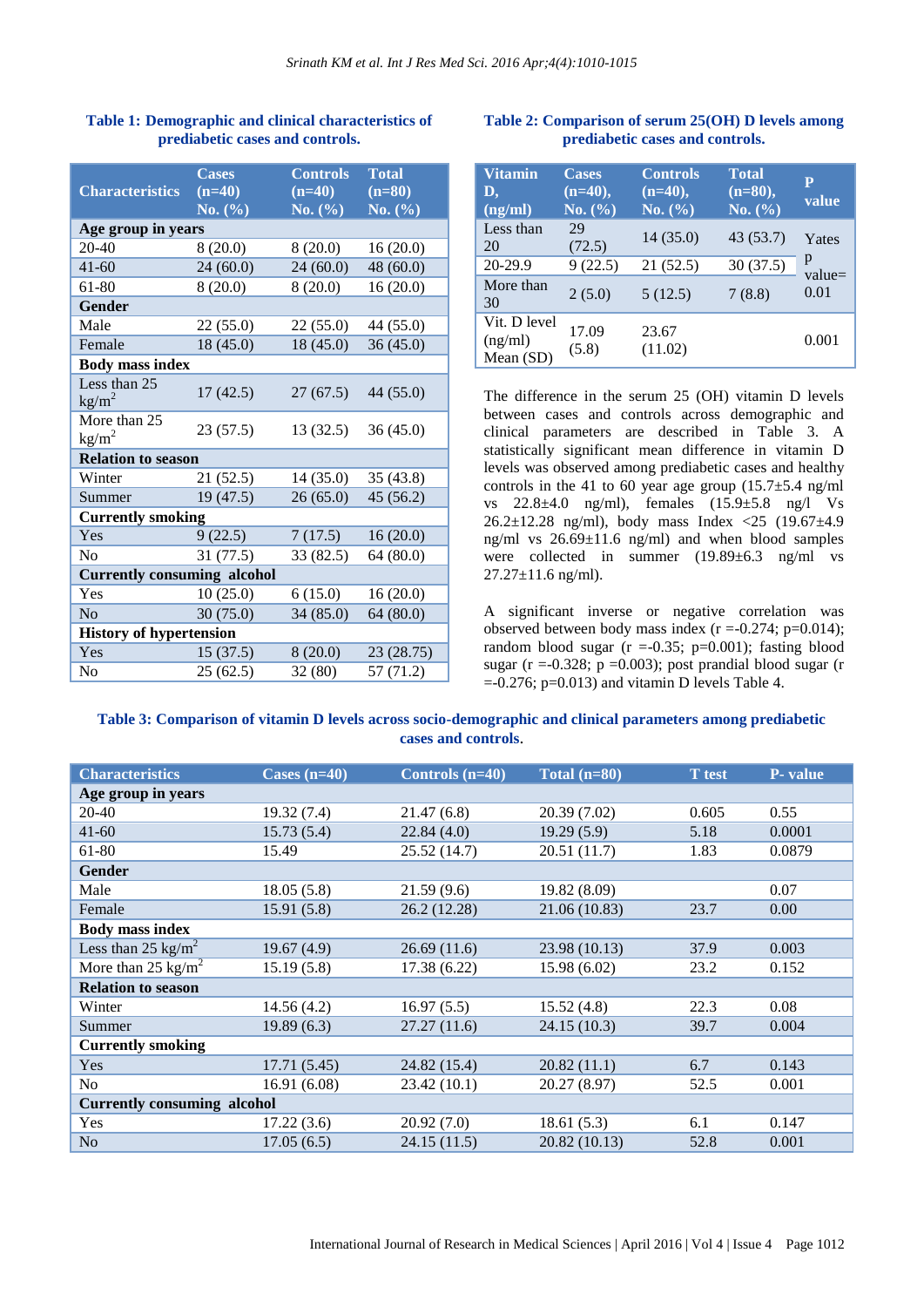## **Table 4: Correlation between body mass index, blood glucose and vitamin D levels among study subjects.**

| <b>Characteristic</b>        | <b>Pearson's</b><br>correlation co-<br>efficient | <b>P-value</b> |
|------------------------------|--------------------------------------------------|----------------|
| Age                          | 0.49                                             | 0.666          |
| Height                       | 0.115                                            | 0.310          |
| Weight                       | $-0.170$                                         | 0.132          |
| Body mass index              | $-0.274$                                         | 0.014          |
| Random blood<br>sugar        | $-0.35$                                          | 0.001          |
| Fasting blood sugar          | $-0.328$                                         | 0.003          |
| Post prandial blood<br>sugar | $-0.276$                                         | 0.013          |

### **DISCUSSION**

Ever since the identification of the vitamin D, its role in calcium homeostasis is well established. <sup>13</sup> In recent years growing number of extra-skeletal pleiotropic effects of this hormone is becoming evident.<sup>6-10</sup> Vitamin D has been associated with the functioning and regulation of over 200 genes. <sup>14</sup> Recent epidemiological evidence also points to a potential vitamin D insufficiency with adverse metabolic risk. 9,10

Hypovitaminosis D is largely due to inadequate cutaneous production and to a lesser extent from low dietary intake. 14,15 The production of vitamin D in the body is affected by the exposure to sunlight which in turn depends on the seasonal changes, latitude, clothing, skin pigmentation and use of sunscreens. 16-18 Recently there is a growing attention towards the role of interfering factors such as obesity and environmental pollution with vitamin D insufficiency and diabetes.<sup>14</sup>

The progression of prediabetes to type 2 diabetes occurs over many years before the development of overt diabetes. <sup>2</sup> The risk of progression to diabetes depends on the degree of insulin resistance and deficiency of insulin secretion. 3,4

Epidemiological studies are examining vitamin D status and risk of hyperglycemia or insulin resistance and have far been suggestive of inverse association but are inconclusive. Third National Health and Nutrition Examination Survey (NHANES) have reported an inverse association between Vitamin D and metabolic syndrome risk, particularly for hyperglycemia, hypertryglyceridemia and abdominal obesity.<sup>19,20</sup>

Even the European prospective Investigation into Cancer (EPIC)-Norflok study reported an inverse association between circulating  $25(OH)$  and type 2 diabetes.<sup>21</sup> Data from these studies cannot be extrapolated fully to other ethnic groups. Vitamin D status is poor among Asian Indians; limited data exist to assess the implication of vitamin D deficiency in glucose metabolic traits among South India. Several authors have documented an association with low vitamin D status and type 2 diabetes mellitus. 24-27

The current study was an attempt to assess the vitamin D level among newly detected prediabetic patients of South India by adopting a case control approach.

The current study observed that 95% of the prediabetic cases were vitamin D deficient (i.e. <30 ng/ml) compared to normoglycemics. Similar results were observed in a study conducted by Shankar et  $al<sup>24</sup>$  in Kashmiri population, Braun et  $al^{22}$  among North Indian community and Dutta et  $al^{23}$  in West Bengal.

Our study also documents the seasonal difference in vitamin D level which was also observed by Farouhi et al, $30$  where serum 25(OH) D was lowest in early spring and highest in late summer.

Although the vitamin D levels were lower among smokers than non-smoker, it was not statistically significant. Contrastingly a meta-analysis done by Afzal et al, <sup>31</sup> observed that smokers had low concentration of 25(OH) D when compared to nonsmokers. The current study has also documented that there exists a significant inverse correlation between vitamin D levels and fasting blood sugar, post prandial blood sugar, random blood sugar and body mass index. A similar inverse correlation was observed by Dutta et  $al^{23}$ ; Alasm Cimbek et  $al^{28}$  and Saneei et al<sup>29</sup> in their study conducted among prediabetes.

Vitamin D exerts it's action in a variety of cell types through vitamin D receptor. $32,33$  Molecular evidence have found that pancreatic β-cells express both cytolic/nuclear VDR, thus enhances β-cells function.<sup>34</sup> Additionally, 25(OH) vitamin D protects pancreatic  $β$  cells from immune attack.<sup>35</sup> 25(OH) D inhibits the release of the pro-inflammatory cytokines, TNFα and regulates the activity of TLR  $2$  and TLR  $4$  proteins.<sup>36-38</sup> Basic Science and epidemiological studies indicate that Vitamin D has importance not only for cardiovascular health, but also for the immune response. Several studies support that vitamin D supplementation may affect glucose homeostasis and improve insulin resistance.<sup>39-41</sup>

In spite of Indians living in sunny equatorial region, it has been reported that Asian Indians require twice as much UV-B exposure to produce 25(OH) D levels equal to caucasians due to increased skin pigmentation, cultural factors, customs, traditions, clothing pattern, working indoors, high temperatures during summer, tendency to avoid direct sunlight all contribute to low vitamin D levels. <sup>42</sup> Thus such studies generate evidence of vitamin D deficiency/insufficiency among prediabetics of Indian population and emphasize on the need for prospective studies covering large population and to evaluate whether correction of vitamin D deficiency/insufficiency by vitamin D supplementation delay the development of diabetes and reduce the burden of cardio-vascular risk.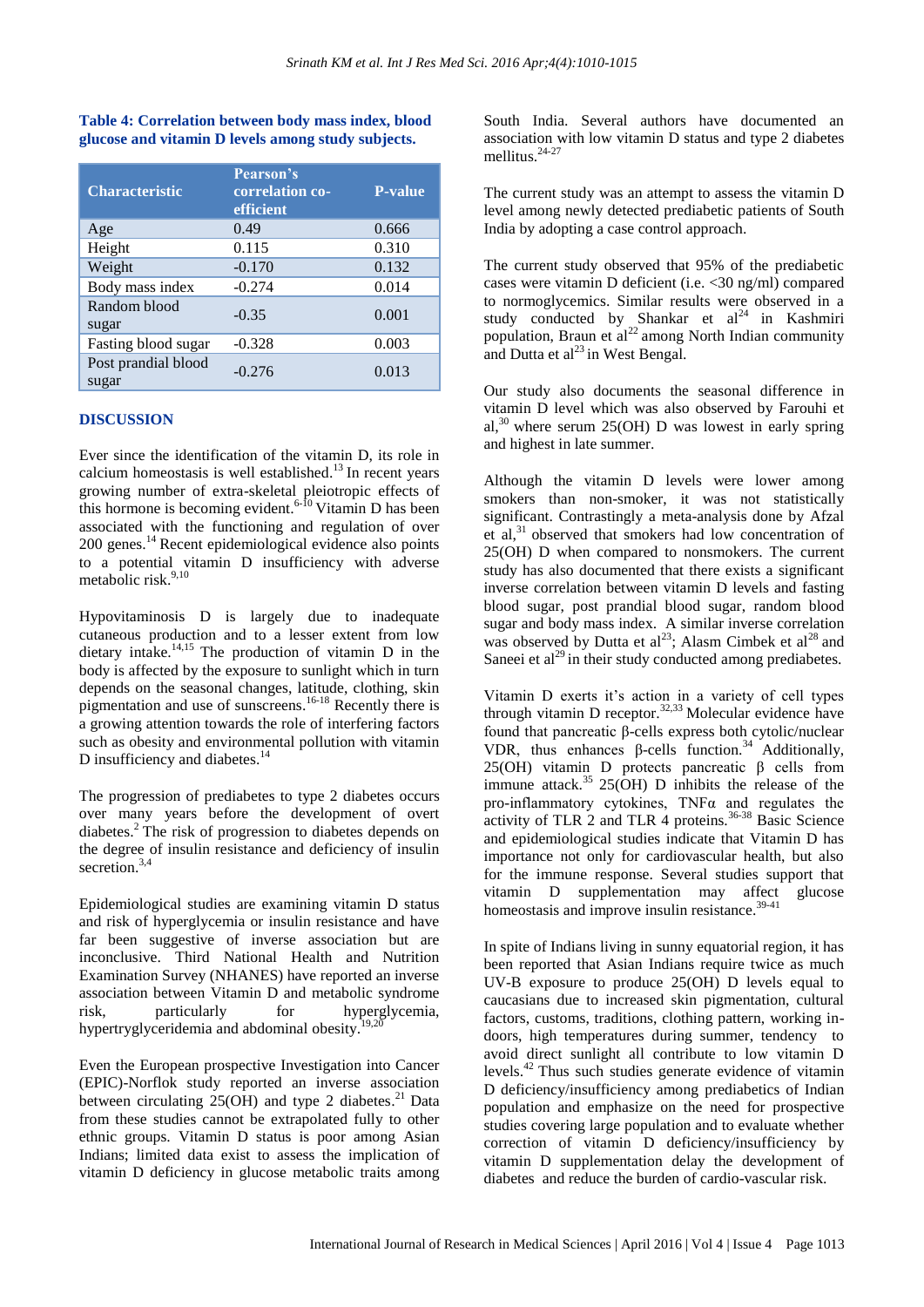#### *Limitations*

This is a case control study with small sample size, thus our results cannot establish cause & effective relationship between vitamin D & prediabetes. Hence we recommend a study involving larger study subjects, so that results can be confirmed.

#### **CONCLUSIONS**

High prevalence of hypovitaminosis D exists among prediabetics and there is significant inverse correlation between BMI, FBS, PPBS and vitamin D levels. Hence, a prospective study covering large pre-diabetic individuals is essential to confirm the findings.

#### **ACKNOWLEDGEMENTS**

We sincerely thank all the subjects who participated as cases and controls, and also thank Dr. Jagadish Kumar, Professor of Pediatrics, JSSMC for the help he rendered.

*Funding: No funding sources Conflict of interest: None declared Ethical approval: The study was approved by the Institutional Ethics Committee*

#### **REFERENCES**

- 1. Executive summary. Standards of Medical Care in Diabetes-2010. Diabet Care. 2009;33(1):S4-10.
- 2. Weyer C, Bogardus C, Mott D, Pratley R. The natural history of insulin secretory dysfunction and insulin resistance in the pathogenesis of type 2 diabetes mellitus. J Clin Investig. 1999;104(6):787- 94.
- 3. Gerstein H, Santaguida P, Raina P, Morrison K, Balion C, Hunt D et al. Annual incidence and relative risk of diabetes in people with various categories of dysglycemia: a systematic overview and meta-analysis of prospective studies. Diabet Res Clin Pract. 2007;78(3):305-12.
- 4. Nathan DM, Davidson MB, DeFronzo RA, Heine RJ, Henry RR, Pratley R, Zinman B. Impaired fasting glucose and impaired glucose tolerance. Diabet Care. 2007;30:753-9.
- 5. Garland FC, Gorham ED, Lipkin M, Newmark H, Mohr SB, Holick MF. The role of vitamin D in cancer prevention. Am J Public Health. 2006;96:252-61.
- 6. Chiu KC, Chu A, Go VL, Saad MF. Hypovitaminosis D is associated with insulin resistance and beta cell dysfunction. Am J Clin Nutr. 2004;79:820-5.
- 7. Hypponen E, Boucher B, Berry D, Power C. 25- Hydroxyvitamin D, IGF-1, and metabolic syndrome at 45 years of age: a cross-sectional study in the 1958 British Birth Cohort. Diabetes. 2007;57(2):298-305.
- 8. Boucher B, Mannan N, Noonan K, Hales C, Evans S. Glucose intolerance and impairment of insulin secretion in relation to vitamin D deficiency in East London Asians. Diabetologia. 1995;38(10):1239-45.
- 9. Scragg R, Sowers M, Bell C. Serum 25- Hydroxyvitamin D, diabetes, and ethnicity in the Third National Health and Nutrition Examination Survey. Diabet Care. 2004;27(12):2813-8.
- 10. Pittas AG, Lau J, Hu FB, Dawson-Hughes B. The role of vitamin D and calcium in type 2 diabetes: a systematic review and meta-analysis. J Clin Endocrinol Metab. 2007;92:2017-29.
- 11. Zittermann A. Vitamin D in preventive medicine: are we ignoring the evidence? BJN. 2003;89(05):552.
- 12. Deleskog A, Hilding A, Brismar K, Hamsten A, Efendic S, Östenson C. Low serum 25 hydroxyvitamin D level predicts progression to type 2 diabetes in individuals with prediabetes but not with normal glucose tolerance. Diabetologia. 2012;55(6):1668-78.
- 13. Holicl MF, Chen TC. Vitamin-D deficiency a worldwide problem with health consequences. Am J Clin Nutr. 2008;87:1080S-6S.
- 14. Savastano S, Somma CD, Colao A. Vitamin-D & prediabetes: a promising ménage in the Indian scenario. Indian J Med Res. 2013;138(6):829-30.
- 15. Holick MF, Chen TC. Vitamin D deficiency: a worldwide problem with health consequences. Am J Clin Nutr. 2008;87(4):1080S-6S.
- 16. Holick MF. High prevalence of vitamin D inadequacy and implications for health. In Mayo Clinic Proceedings. 2006;31(81):353-73.
- 17. Holick MF. McCollum award lecture, vitamin d new horizons for the  $21<sup>st</sup>$  century. Am J Clin Nutr. 1994;60:619-30.
- 18. Engelsen O, Brustad M, Aksnes L, Lund E. Daily duration of vitamin D synthesis in human skin with relation to latitude, total ozone, altitude, ground cover, aerosols and cloud thickness. Photochemistry and photobiology. 2005;81(6):1287-90.
- 19. Need AG, O'Loughlin PD, Horowitz M, Nordin BE. Relationship between fasting serum glucose, age, body mass index and serum 25 hydroxyvitamin D in postmenopausal women. Clin Endocrinol. 2005;62:738-41.
- 20. Ford ES, Ajani UA, McGuire LC, Liu S. Concentration of serum vitamin D and the metabolic syndrome among U.S. adults. Diabet Care 2005;28:1228-30.
- 21. Fourouhi NG, Ye Z, Rickard AP, Khaw KT, Luben R, Langenberg C et al. Circulating 25 hydroxyvitamin-D concentration and the risk of type 2 diabetes: results from the European Prospective Investigation into Cancer (EPIC) Norflok cohort and updated meta-analysis of prospective studies. Diabetologia. 2012;55:2173-82.
- 22. Braun TR, Been LF, Blackett PR, Sanghera DK. Vitamin D deficiency and cardio-metabolic risk in a north Indian community with highly prevalent type